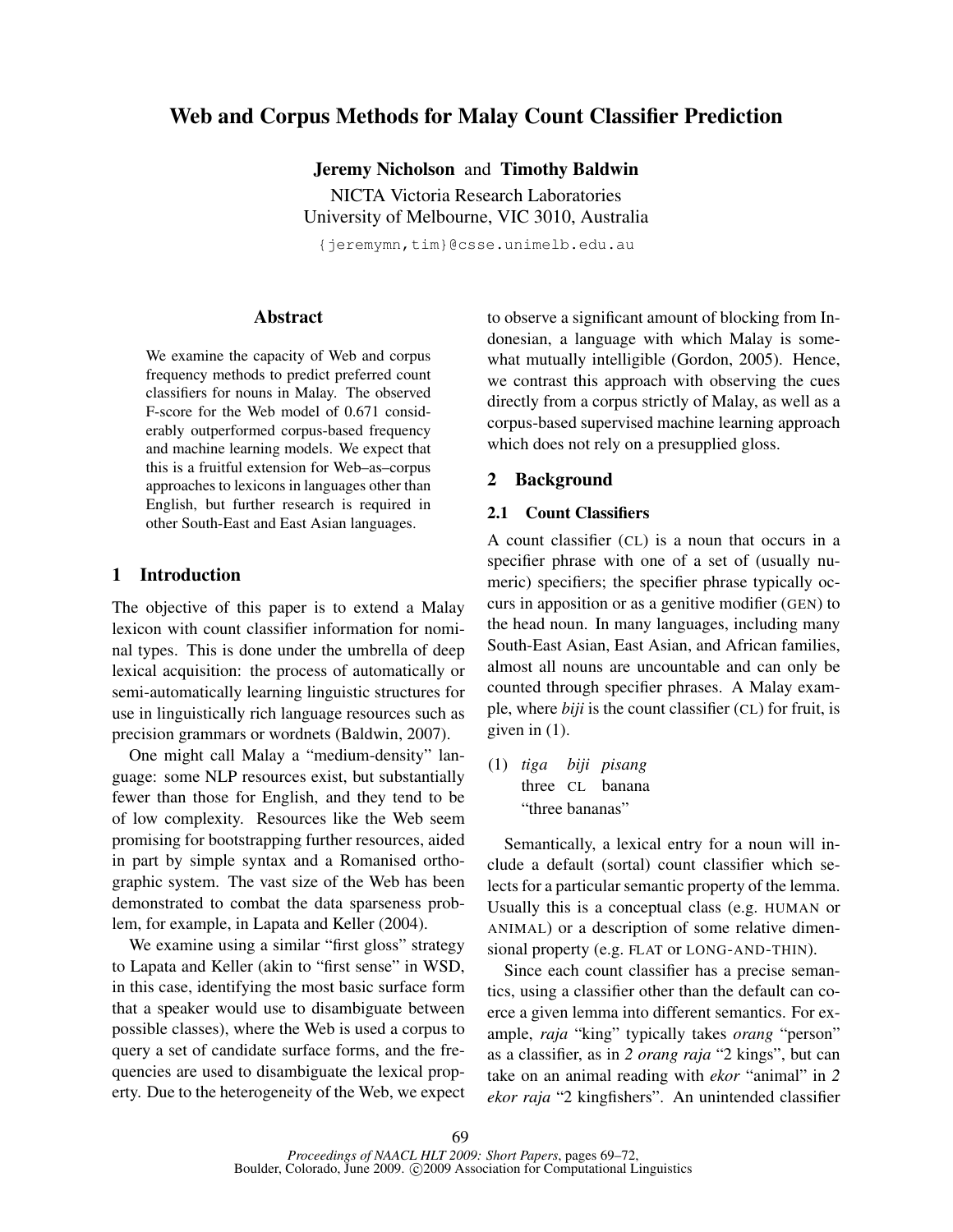can lead to highly marked or infelicitious readings, such as *#2 biji raja* "2 (chess) kings".

Most research on count classifiers tends to discuss generating a hierarchy or taxonomy of the classifiers available in a given language (e.g. Bond and Paik (1997) for Japanese and Korean, or Shirai et al. (2008) cross-linguistically) or using languagespecific knowledge to predict tokens (e.g. Bond and Paik (2000)) or both (e.g. Sornlertlamvanich et al. (1994)).

#### 2.2 Malay Data

Little work has been done on NLP for Malay, however, a stemmer (Adriani et al., 2007) and a probabilistic parser for Indonesian (Gusmita and Manurung, 2008) have been developed. The mutually intelligibility suggests that Malay resources could presumably be extended from these.

In our experiments, we make use of a Malay– English translation dictionary, KAMI (Quah et al., 2001), which annotates about 19K nominal lexical entries for count classifiers. To limit very low frequency entries, we cross-reference these with a corpus of 1.2M tokens of Malay text, described in Baldwin and Awab (2006). We further exclude the two non-sortal count classifiers that are attested as default classifiers in the lexicon, as their distribution is heavily skewed and not lexicalised.

In all, 2764 simplex common nouns are attested at least once in the corpus data. We observe 2984 unique noun–to–default classifier assignments. Polysemy leads to an average of 1.08 count classifiers assigned to a given wordform. The most difficult exemplars to classify, and consequently the most interesting ones, correspond to the dispreferred count classifiers of the multi-class wordforms: direct assignment and frequency thresholding was observed to perform poorly. Since this task is functionally equivalent to the subcat learning problem, strategies from that field might prove helpful (e.g. Korhonen (2002)).

The final distribution of the most frequent classes is as follows:

CL: *orang buah batang ekor* OTHER Freq: 0.389 0.292 0.092 0.078 0.149

Of the 49 classes, only four have a relative frequency greater than 3% of the types: *orang* for people,

*batang* for long, thin objects, *ekor* for animals, and *buah*, the semantically empty classifier, for when no other classifiers are suitable (e.g. for abstract nouns); *orang* and *buah* account for almost 70% of the types.

#### 3 Experiment

### 3.1 Methodology

Lapata and Keller (2004) look at a set of generation and analysis tasks in English, identify simple surface cues, and query a Web search engine to approximate those frequencies. They then use maximum likelihood estimation or a variety of normalisation methods to choose an output.

For a given Malay noun, we attempt to select the default count classifier, which is a generation task under their framework, and semantically most similar to noun countability detection. Specifier phrases almost always premodify nouns in Malay, so the set of surface cues we chose was *satu* CL NOUN "one/a NOUN".<sup>1</sup> This was observed to have greater coverage than *dua* "two" and other non-numeral specifiers. 49 queries were performed for each headword, and maximum likelihood estimation was used to select the predicted classifier (i.e. taking most frequently observed cue, with a threshold of 0). Frequencies from the same cues were also obtained from the corpus of Baldwin and Awab (2006).

We contrasted this with a machine learning model for Malay classifiers, designed to be languageindependent (Nicholson and Baldwin, 2008). A feature vector is constructed for each headword by concatenating context windows of four tokens to the left and right of each instance of the headword in the corpus (for eight word unigram features per instance). These are then passed into two kinds of maximum entropy model: one conditioned on all 49 classes, and one cascaded into a suite of 49 separate binary classifiers designed to predict each class separately. Evaluation is via 10-fold stratified cross-validation. A majority class baseline was also examined, where every headword was assigned the *orang* class.

For the corpus-based methods, if the frequency of every cue is 0, no prediction of classifier is made. Similarly, the suite can predict a negative assign-

<sup>1</sup> *satu* becomes cliticised to *se-* in this construction, so that instead of cues like *satu buah raja, satu orang raja, ...*, we have cues like *sebuah raja, seorang raja, ...*.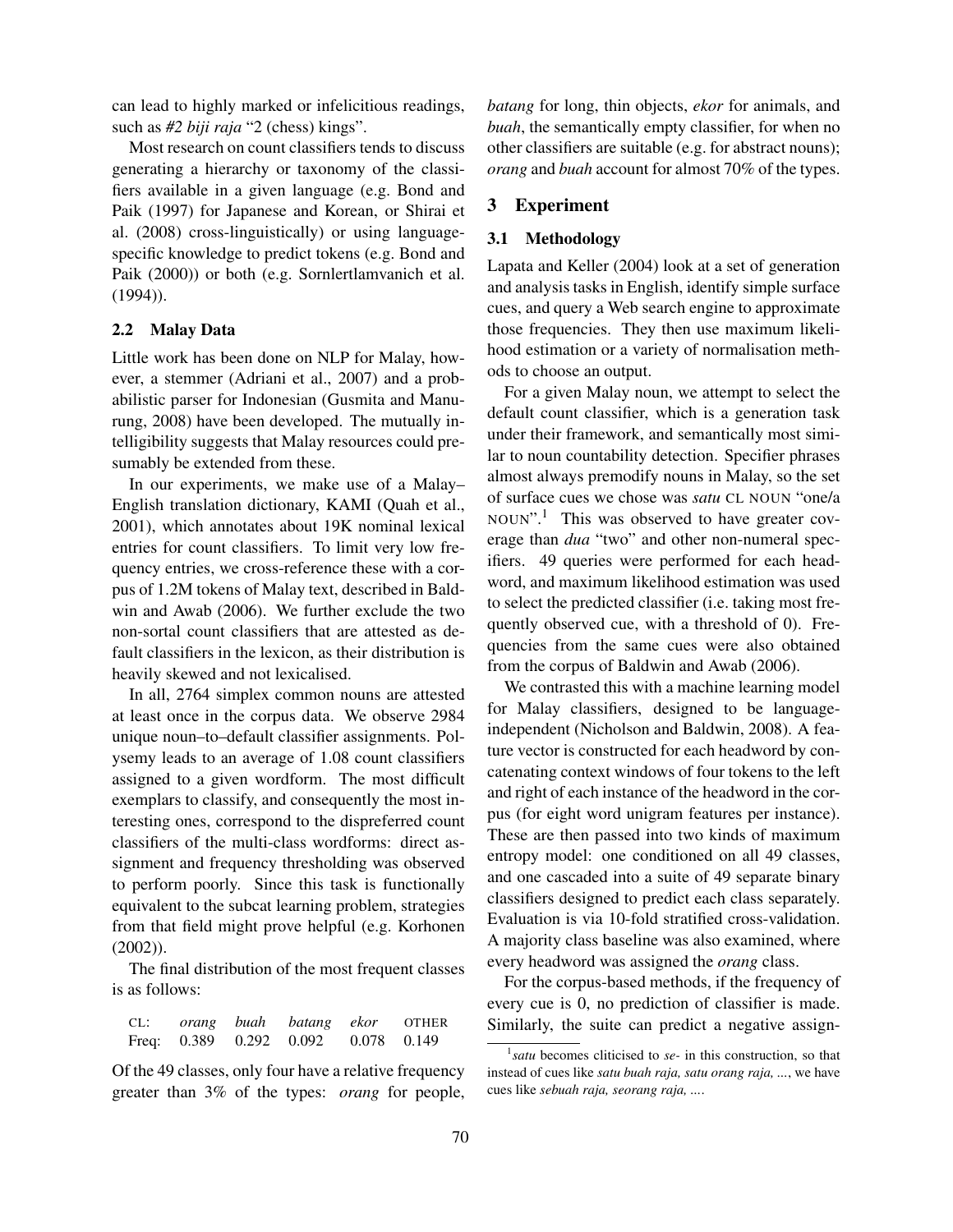|                      |      | Method Web Corpus Suite Entire Base |      |      |      |
|----------------------|------|-------------------------------------|------|------|------|
| Prec.                | .736 | .908                                | .652 | .570 | .420 |
| Rec.                 | .616 | .119                                | .379 | .548 | .389 |
| $F_{\beta} = 1$ .671 |      | .210                                | .479 | .559 | .404 |

Table 1: Performance of the five systems.

| Back-off Web Suite Entire <i>orang</i> buah |          |                          |      |      |
|---------------------------------------------|----------|--------------------------|------|------|
| Prec.                                       |          | .736 .671 .586 .476 .389 |      |      |
| Rec.                                        | .616.421 | .561                     | .441 | .360 |
| $F_{\beta}=1$                               |          | .671 .517 .573           | .458 | .374 |

Table 2: Performance of corpus frequency assignment (Corpus in Table 1), backed-off to the other systems.

ment for each of the 49 classes. Consequently, precision is calculated as the fraction of correctly predicted instances to the number of examplars where a prediction was made. Only the suite of classifiers could natively handle multi-assignment of classes: recall was calculated as the fraction of correctly predicted instances to all 2984 possible headword–class assignments, despite the fact that four of the systems could not make 220 of the classifications.

#### 3.2 Results

The observed precision, recall, and F-scores of the various systems are shown in Table 1. The best F-score is observed for the Web frequency system, which also had the highest recall. The best precision was observed for the corpus frequency system, but with very low recall — about 85% of the wordforms could not be assigned to a class (the corresponding figure for the Web system was about 9%). Consequently, we attempted a number of back-off strategies so as to improve the recall of this system.

The results for backing off the corpus frequency system to the Web model, the two maximum entropy models, and two baselines (the majority class, and the semantically empty classifier) are shown in Table 2. Using a Web back-off was nearly identical to the basic Web system: most of the correct assignments being made by the corpus frequency system were also being captured through Web frequencies, which indicates that these are the easier, high frequency entries. Backing off to the machine learning models performed the same or slightly better than using the machine learning model by itself. It therefore seems that the most balanced corpus-based model should take this approach.

The fact that the Web frequency system had the best performance belies the "noisiness" of the Web, in that one expects to observe errors caused by carelessness, laziness (e.g. using *buah* despite a more specific classifier being available), or noise (e.g. Indonesian count classifier attestation; more on this below). While the corpus of "clean", handconstructed data did have a precision improvement over the Web system, the back-off demonstrates that it was not substantially better over those entries that could be classified from the corpus data.

#### 4 Discussion

As with many classification tasks, the Web-based model notably outperformed the corpus-based models when used to predict count classifiers of Malay noun types, particularly in recall. In a type-wise lexicon, precision is probably the more salient evaluation metric, as recall is more meaningful on tokens, and a low-precision lexicon is often of little utility; the Web system had at least comparable precision for the entries able to be classified by the corpusbased systems.

We expected that the heterogeneity of the Web, particularly confusion caused by a preponderance of Indonesian, would cause performance to drop, but this was not the case. The Ethnologue estimates that there are more speakers of Indonesian than Malay (Gordon, 2005), and one would expect the Web distribution to reflect this. Also, there are systematic differences in the way count classifiers are used in the two languages, despite the intelligibility; compare "five photographs": *lima keping foto* in Malay and *lima lembar foto, lima foto* in Indonesian.

While the use of count classifiers is obligatory in Malay, it is optional in Indonesian for lower registers. Also, many classifiers that are available in Malay are not used in Indonesian, and the small set of Indonesian count classifiers that are not used in Malay do not form part of the query set, so no confusion results. Consequently, it seems that greater difficulty would arise when attempting to predict count classifiers for Indonesian nouns, as their optionality and blocking from Malay cognates would introduce noise in cases where language identification has not been used to generate the corpus (like the